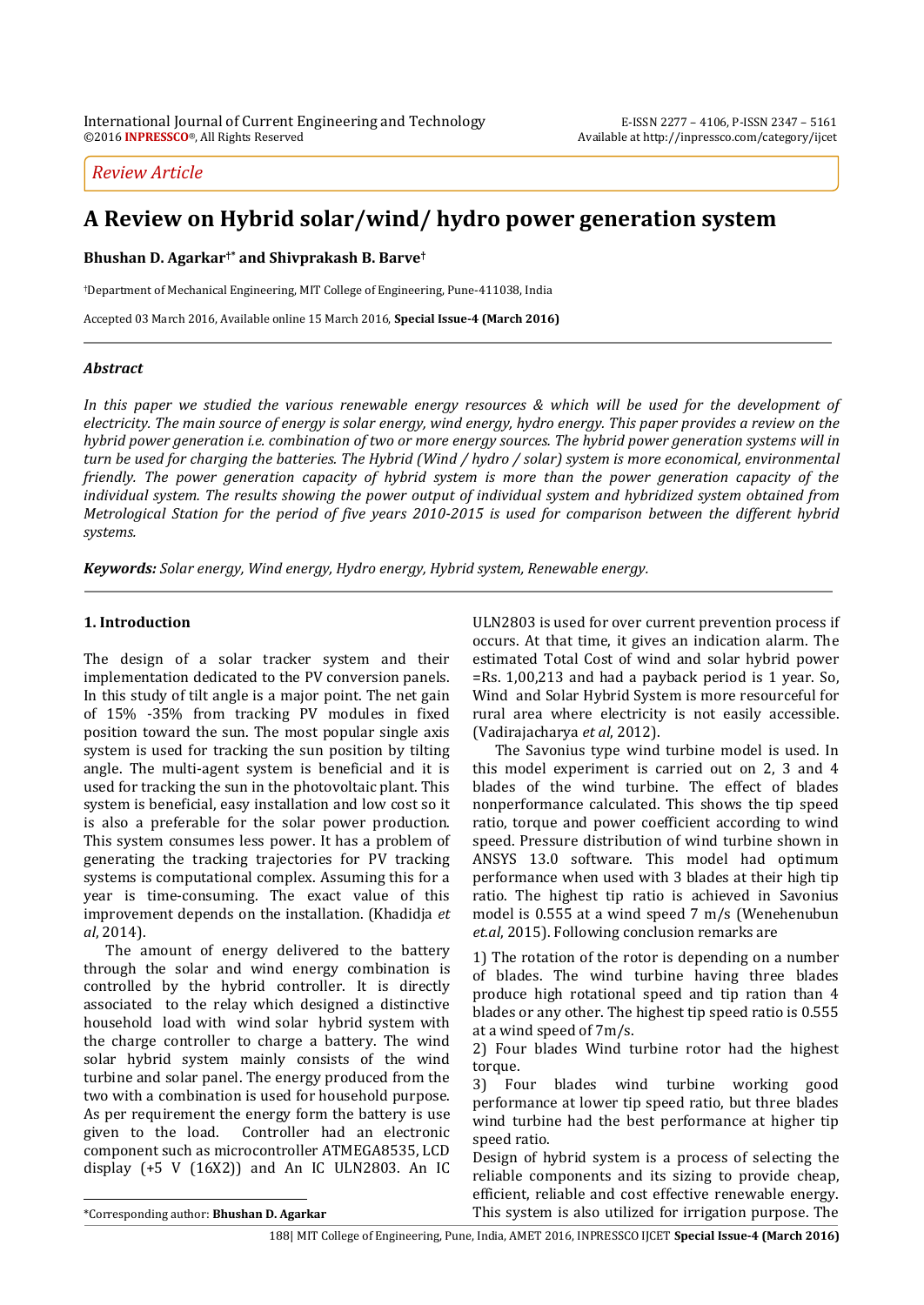submersible pump consumes 204 units per day on an average to irrigate the 1.5 acres for mango crop. The cost calculation of the wind-solar hybrid system is done in that. This data will be useful for small scale wind-solar hybrid system manufacturers. The major advantage of wind – solar hybrid energy system is that when used together, reduces the cost of the system. This analysis gives the guideline of engineers to develop the hybrid system to meet the energy demand with optimum cost. In rural area cannot reach electricity with limited cost or do not access the convection commercial fuel. So it beneficial to design hybrid system for irrigation purpose in the rural area (Shivrath *et al*, 2012)

The wind turbine is designed in such way that the optimum tip speed ratio extracts maximum power with available wind speed when turbine rotor passes through air it leaves the turbulence wake in the path of the stream. If next blade of revolving rotor comes in the region of the wake when the air is still turbulent it will not able to remove power from the wind turbine resourcefully. And it comes into high vibration. If rotor blade rotates slowly then the air striking each rotor blade would no longer be in turbulence. This is another way to select the tip speed ratio so that rotor blade does not pass through turbulent air (Ragheb et at,)

### **2. Power potential**

Hybrid power systems constitutes of a number of storage components and power generators. It is designed to meet the energy demand of rural area. To fit the local geographic conditions and other specifications, small hydro plants wind generators, PV generators and other sources of electrical energy are added. For developing a hybrid system for a specific location, it is essential to know the particular energy demand and the resources available for that place location. So, for a particular site location the energy planners must study the potential available resources on solar, wind and hydro energy.

### *2.1 Solar energy potential*

India has an average annual temperature ranges between from 25°C – 27.5 °C. Hence India has enormous solar energy potential. Photovoltaic (PV) cells are placed on the roof top of houses or commercial buildings, to collect the solar energy. Solar collectors such as mirrors or parabolic dishes that can move and track the sun throughout the day are also used. For concentrated lighting in buildings similar mechanism is used. Solar has numerous domestics, industrial application. India being a tropical country receives solar radiation about 3,000 hours of sunshine in a subsequent year which is equal to more than 5,000 trillion kWh. In all part of India, it receives 4 – 7 kWh of solar radiation per square meter.

### *2.2 Wind energy potential*

The strong south-west summer monsoon, which starts in May-June, influences the wind energy in India. In this

time cool, humid air moves towards the land .in October the north east winter monsoon starts, when the cool, dry air moves towards the ocean. In the months march to August, the winds are uniformly strong over the whole Indian Peninsula region but it except the eastern peninsular coast. Wind speeds in month November to march are relatively weak though higher speed winds are on the Tamil Nadu coastline.

# *2.3 Hydro energy potential*

The small hydro power (SHP) Development is economical than comparing other sources of renewable energy such as the wind, solar or biomass .the SHP life span is highest among other renewable energy sources. The output of SHP varies only gradually from day to day and not from minute to minute as in wind.



**Fig. 1** Growth of identified SHP potential in India

### *2.4 Hybrid energy potential*

The current energy consumption rate proved that coal resources should last for about 200 years, oil and natural gases for 40 years and 60 years respectively.



**Fig. 2** Renewable energy by installed capacity in India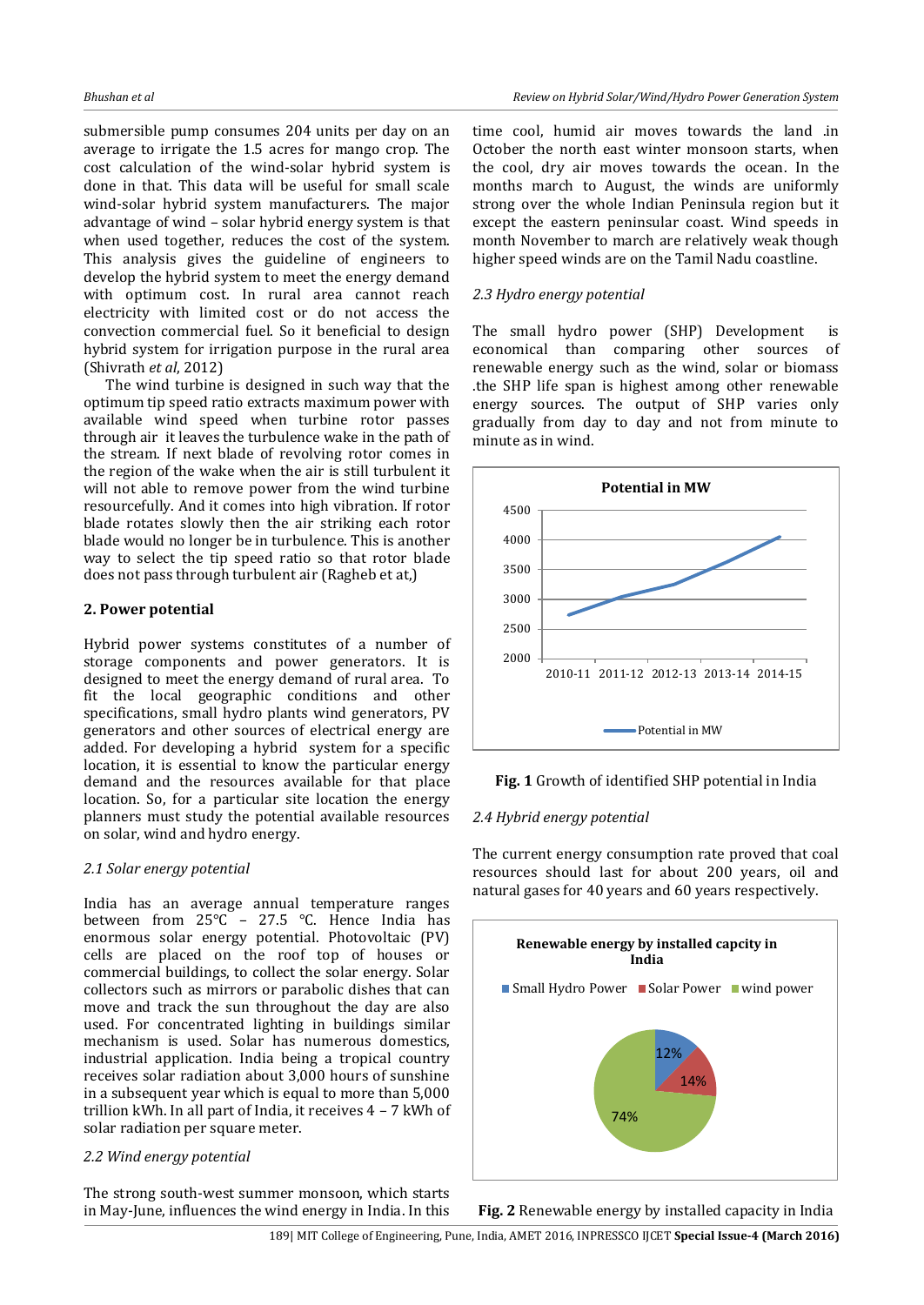It is predicted that there would be 40% increase in the renewable energy production over the span of next 5 years. Wind energy is expanded globally over 25 % to 35 %. So, it is named as world's fastest growing energy source. Hydro is the second largest available renewable resource and its energy market is around 20% to 30% annually. Solar power technologies are predicted to be 4.9 % of global renewable energy sources.

Total energy of the hybrid will be the supply from the solar PV, wind turbine and hydro. As show in the equation below

 $P_{HY} = P_{PV} + P_W$ 

 $P_{HY} = P_{PV} + P_{HYDRO}$ 

 $P_{HY} = P_W + P_{HYDRO}$ 

Where  $P_{HY}$  is power generated by the hybrid system  $P_{PV}$ is the power generated by the solar PV system Pw is the power generated by hydraulic turbine

#### **3. Comparison and Discussion**

Figure3. shows the power producing capacity of the individual systems over the span of five years 2010- 2015. This figure shows that the power generated by from (solar/wind/hydro) in 2014-15 is highest. The individual capacities are: Wind energy about 23,444 MW; Hydro energy about 4055 MW and solar energy about 3,743MW. Energy production from 2010 to 2014 is gradually increased year by year.



**Fig. 3** Power produced by (wind/solar/hydro) system

Figure 4 shows the power production PV, wind turbine and hybrid system. The highest power obtained from the wind is more than the PV array. Figure 4 also shows the power generated from hybrid system is the highest in year of 2014-15 where the power production is about 2743MW from solar, 23444 from wind and 27184 from the hybrid system.



**Fig. 4** Comparison of solar wind and hybrid system

Figure 5 shows the power production by the hydro, wind turbine as well as power production by hybrid system. The highest power obtained from the wind is more than Hydraulic turbine. Figure 5 also shows that power generated from hybrid system is the highest in year 2014-15 where power production is about 4055 MW from the hydro, 23444 from wind and 27499 from the hybrid system.



#### **Fig.5** Comparison of solar, hydro and hybrid system

Figure 6 shows the power production by the solar, hydro, and hybrid system. The highest power obtained from the hydro is more than solar system. Figure 6 also shows the power generated from hybrid system is the highest in year of 2014-15, where power production is about 3743 MW from the solar, 4055MW from and 7798 from the hybrid system.